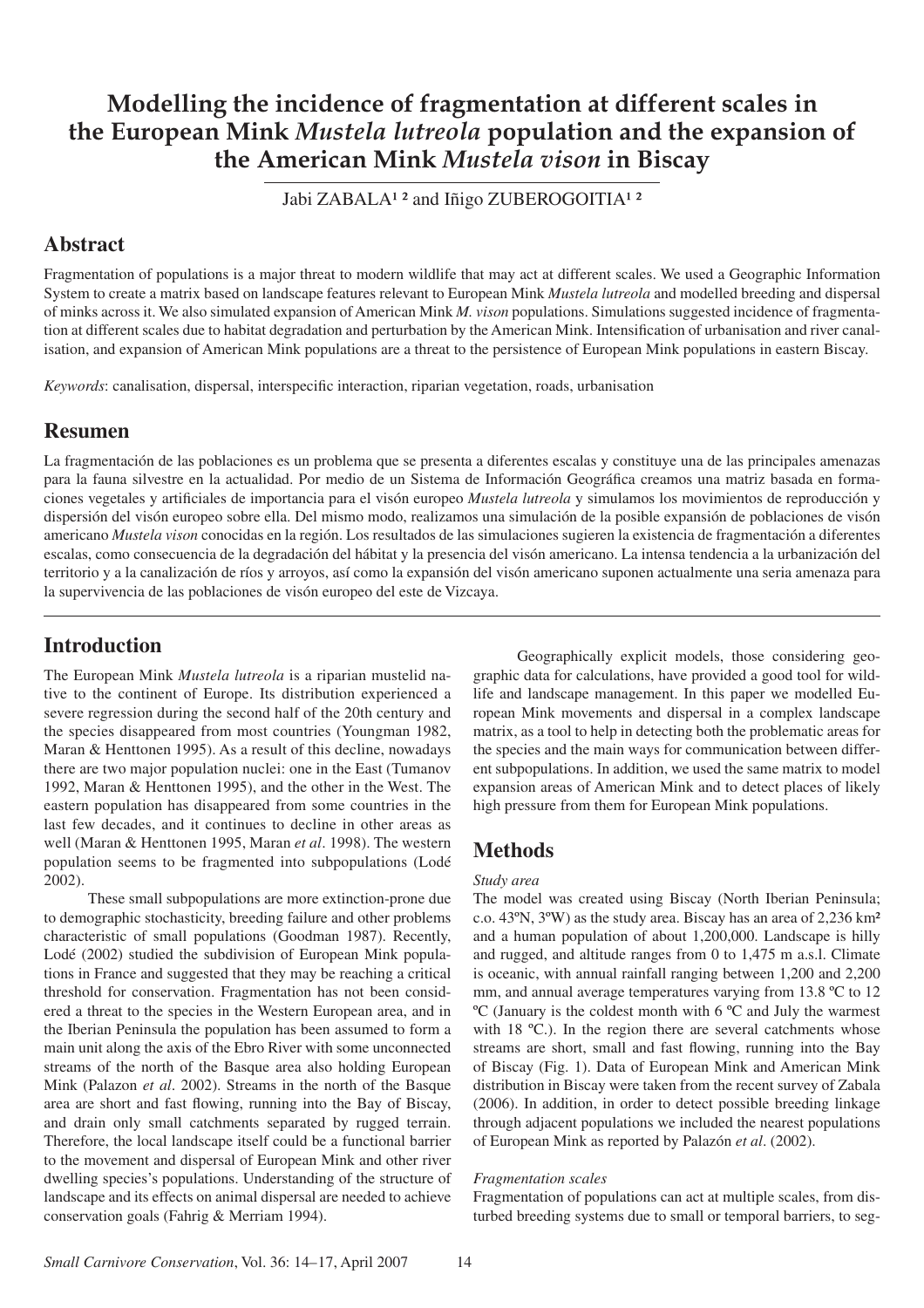

*Fig. 1. Biscay and major rivers in the study area. Dark shading represents Bilbao city and major periurban area.*



*Fig. 2. Breeding units of European Mink. Spotted areas are supposed to be connected, after the Breeding dispersal model. Dense spotting indicates fully connected areas and lighter spotting indicates areas connected by breeding dispersal. White represents areas unlikely to be visited by territorial breeders while verticalstriped ones are major barriers, the darker striping indicating the most unlikely areas to be visited by breeders.* 

regation of the original population into several subunits linked by short or long distance dispersals, or even into completely isolated subunits (Lord & Norton 1990). Therefore, in the case of the European Mink, we performed different approaches at two different scales:

 On the one hand, breeding ecology of European Mink revealed polygynous subunits, with dominant males holding territories that encompassed those of several females (Garin *et al*. 2002a). During the mating period, males exhibited the highest degree of activity and movement as a way for both seeking receptive females and then monopolising females within their territory (Lodé 2001, Garin *et al*. 2002b, Lodé *et al*. 2003). Besides, based on results from related species (Lodé 2001, Lodé *et al*. 2003), we assumed the existence of short breeding dispersal movements of territorial males, specially subdominants or poor quality territory holders, that may link otherwise unconnected breeding units (Lodé 2001). For the calculation of the distance at which breeding dispersal may act, we used home ranges of European Mink from the study area as standard breeding dispersal distances (resident minks are known to stay within their home ranges during the rutting season).

 On the other hand, we considered the possibility of metapopulation linkage by short–medium distance dispersive individuals. European Mink populations are assumed to be composed by territorial individuals and by floating ones without a territory (Zuberogoitia & Zabala 2003). The latter may disperse colonising new areas and connecting otherwise isolated populations (Dunstone 1993).

 In the case of the American Mink we conducted a single simulation, modelling its expansion along the matrix from currently occupied areas.

#### *Building the matrix*

For studying the incidence of fragmentation on the population we used a Geographic Information System (GIS) to build a landscape matrix by digitising 2,230 km of rivers and streams. We mapped rivers and streams with European Mink presence, and after results of Zabala *et al*. (in press), who found that minks were absent from aggressively canalised streams, we assumed such streams to have a negative effect on the dispersal behaviour, and mapped the long canalisations. Out of rivers, all structures were considered equal. Highways, main roads, urban areas and areas with permanent American Mink presence were considered potentially dangerous areas, and cliffs and sheer rocky outcrops were considered as barriers for dispersal (Sidorovich *et al*. 1999, Grogan *et al*. 2001, Macdonald *et al*. 2002, Rondinini & Doncaster 2002). We created 20-metre buffers along linear structures (rivers and roads) in order to keep their representation, and then converted the landscape matrix into a raster layer with  $10 \times 10$  m cells covering the whole Biscay and adjacent areas. Then we reassigned different cost values for each cell depending on their structure (Table 1). Cost values represent the distance that the animal must travel and the risk involved in travelling across the cell. For instance in a cell representing river the cost is 1, representing only the distance, but in a cell crossing a highway the cost is 6, representing the avoidance of such structures and the high chance of being killed in crossing them. Values are different in the two analyses we conducted, because dispersing animals need to cross just once while territorial animals need to cross, and face the risk involved, repeatedly.

 The cost involved in crossing each type of cell ranged between 1 and 12 (*ad hoc* established limits) and was settled after the following criteria:

- Both mink species are river-dwelling so, displacements along streams had the lowest cost.
- American Mink may interact aggressively with European Mink driving it out of its way (Sidorovich *et al*. 1999, Macdonald *et al*. 2002). In consequence, we assumed a medium cost for a dispersing individual (probability of encountering an American Mink and being attacked) and highest cost for a territory holder (sharing the same areas continuously supposes many encounters with the other species).
- Aggressive canalisation of streams poses a problem for both mink species because they must cross long areas without protection of vegetal overstorey or underground dens. During a dispersive movement, such areas need to be crossed once so we settled a medium–low cost, while for territory holders crossing these areas many times involves several risks so we assumed a maximum cost for these movements.
- Stream crossing points under highways and roads are usually canalised or made with pipes, structures that may dispel minks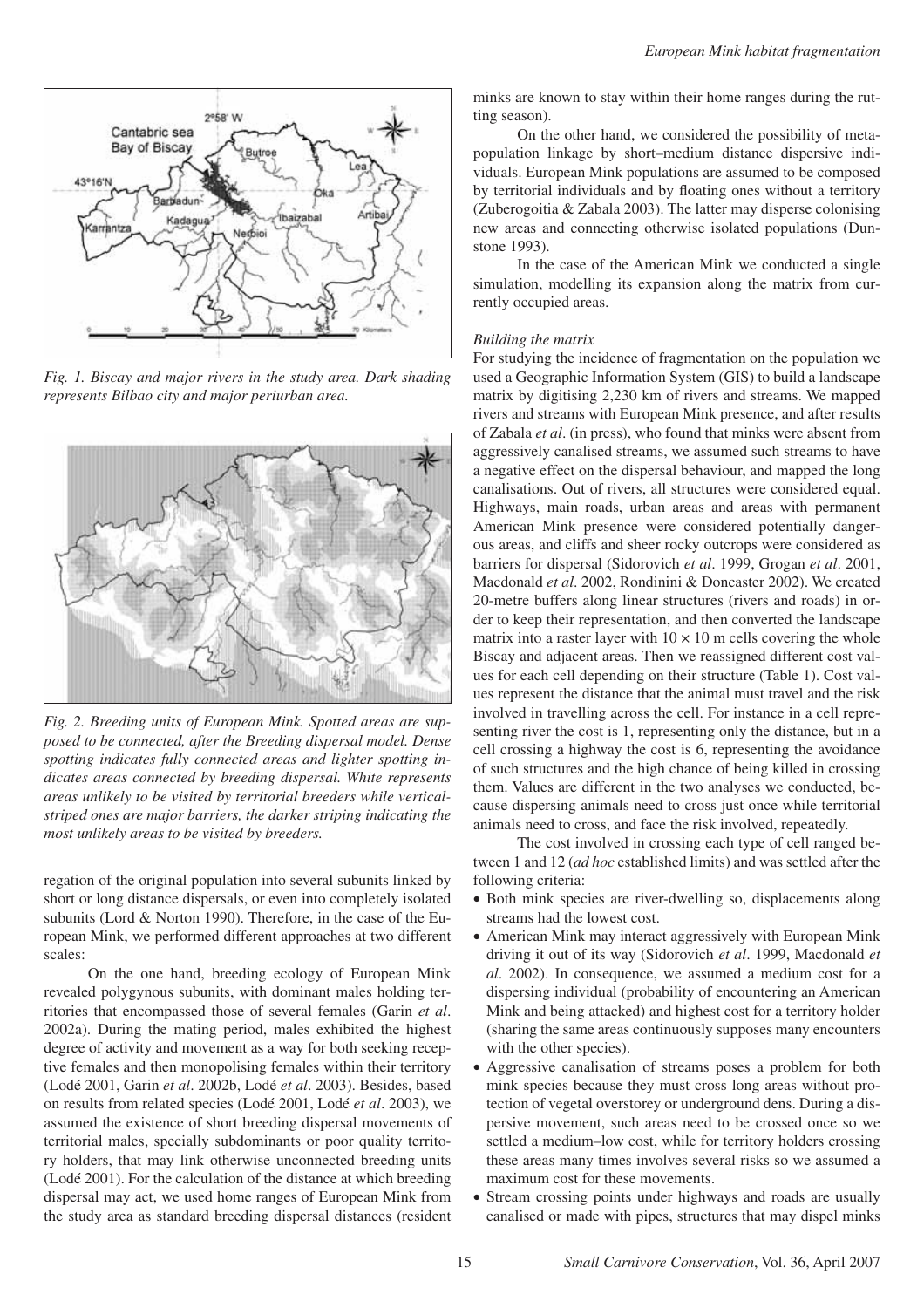



*Fig. 3. Short–medium dispersal linkage of European Mink. Spotted areas are those easily reached by dispersing minks, with dense spotting indicating the most easily reachable areas and lighter spotting those less so. White represents areas that require medium distance dispersal movements, while vertical-striped ones are major barriers. Light striping indicates areas that only very far distance dispersing animals could reach, and dark striped areas are assumed to be unreachable by minks.*

out of streams and force them to move across the road instead of along the canalised bank.

- Territorial minks rarely venture out of the riverbank. In addition, water and thickets and rank riverbank vegetation are the main refuges minks use. Therefore moving across land has been considered to have an accumulative cost.
- Land movements have been considered to have a higher cost if minks must move across roads, urban areas and similar structures.

Over the resulting grid we mapped areas where European Mink is present (from Zabala 2006) and we calculated movement costs considering them as movement origin/destination. For the American Mink simulation, we mapped areas with presence of American Mink populations (from Zabala 2006) and calculated the cost of movements considering known American Mink populations as the origin of dispersing individuals.

*Fig. 4. Modelled expansion of American Mink. The darkest shading shows the areas already occupied. Progressively sparser spotting shows areas progressively less likely to be occupied in a short period of time while white areas are unlikely to be occupied in the short/mid term (more that 10 dispersive movements or generations).*

# **Results and Discussion**

#### *Breeding movements and breeding dispersal*

Results for the breeding simulation are shown in Figure 2, where there are four problematic areas that cause fragmentation of the population into several units of different sizes. In addition many of the subunits are only marginally linked . One of the problematic areas is the Butroe catchment (Fig. 1) that holds a dense American Mink population. Another one is the Lea-Artibai area (Fig. 1) where both mink species are present, but European Mink is relegated to small tributaries of the central upper parts of the catchments. A third one is composed of the central and lower Ibaizabal and Nerbioi catchments (Fig. 1), in which American Mink presence has been sporadically detected and European Mink is absent from big areas. Moreover, those catchments have dense infrastructure along the main river axis and several canalised stretches. The

*Table 1. Value (cost of crossing) for European Mink of each cell type in the landscape matrix for breeding and dispersal movements. For American Mink, River and River with European or American Mink had the same value (1).*

| <b>Cell type</b>                         | Value (Cost)     |                 |
|------------------------------------------|------------------|-----------------|
|                                          | <b>Dispersal</b> | <b>Breeding</b> |
| River                                    |                  |                 |
| River with European Mink                 |                  |                 |
| River with American Mink                 |                  | 12              |
| Canalised river                          |                  | 12              |
| River under highway/Major road           |                  | 10              |
| Canalised river under Highway/Major road |                  | 12              |
| Land                                     |                  |                 |
| Land in areas with European Mink         |                  |                 |
| Land in areas with American Mink         | <sub>6</sub>     |                 |
| Urban                                    | 10               | 12              |
| Highways / Major roads                   | 12               | 12              |
| Cliffs, Sheer rocky outcrops             | 10               | 10              |
| Land                                     |                  | 8               |